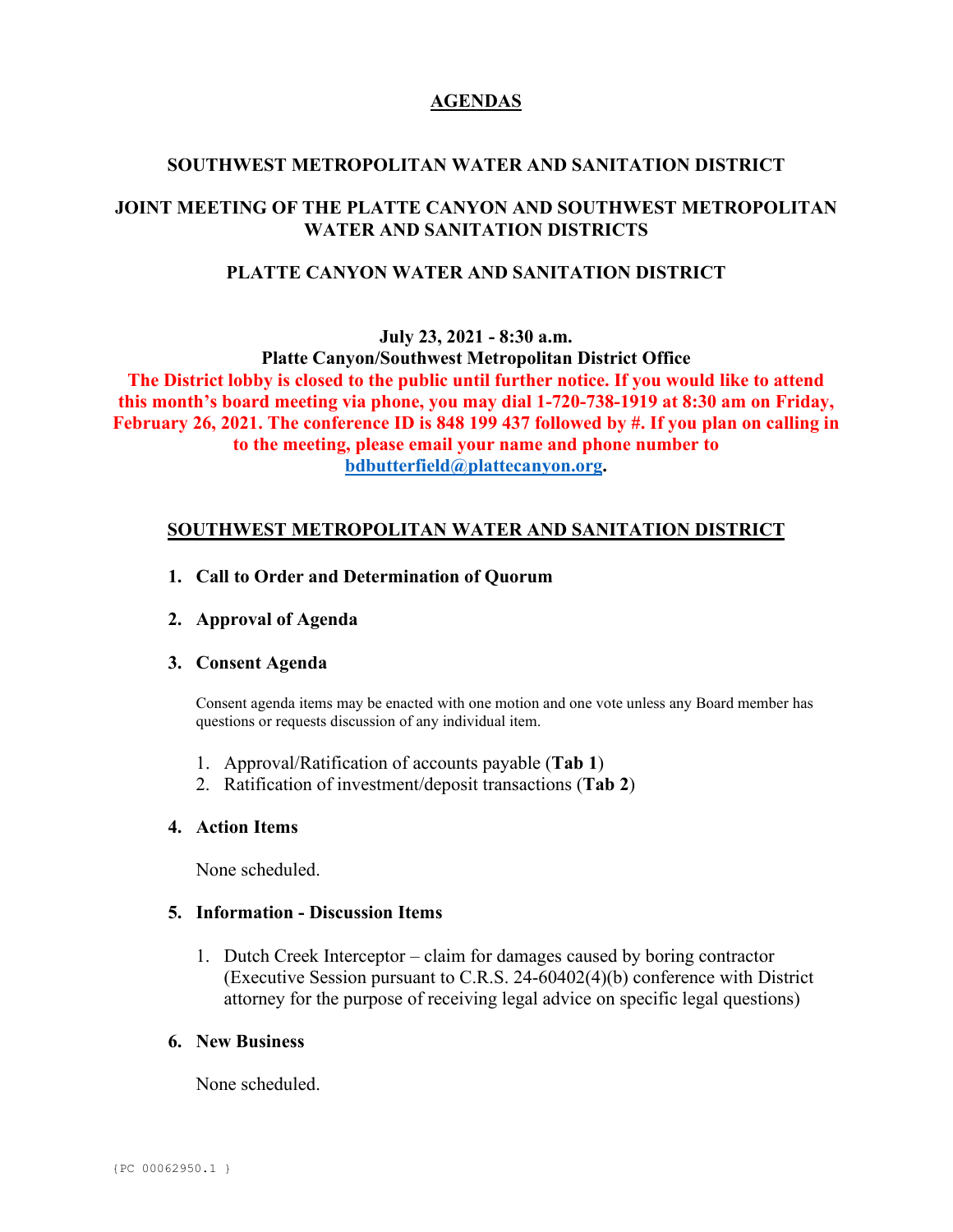### **JOINT MEETING PLATTE CANYON/SOUTHWEST METROPOLITAN**

### **1. Call to Order and Determination of Quorum**

**2. Approval of Agenda**

#### **3. Consent Agenda**

1. Approval of Minutes for the June 26, 2021 Joint Regular Meeting **(Tab 3**)

### **4. Action Items**

None scheduled.

## **5. Information - Discussion Items**

- 1. COLOTRUST EDGE Fund Presentation by Ben Mendenhall, Vice President of Investment Advisory Services for COLOTRUST **(Tab 4)**
- 2. Platte Canyon financial statements (**Tab 5**)
- 3. Southwest Metropolitan financial statements (**Tab 6**)
- 4. Platte Canyon investment/deposit report (**Tab 7**)
- 5. Southwest Metropolitan investment/deposit report (**Tab 8**)
- 6. Manager's report (**Tab 9**)
- 7. Operations report (**Tab 10**)
- 8. Construction projects report (**Tab 11**)

*(agenda continued on next page)*